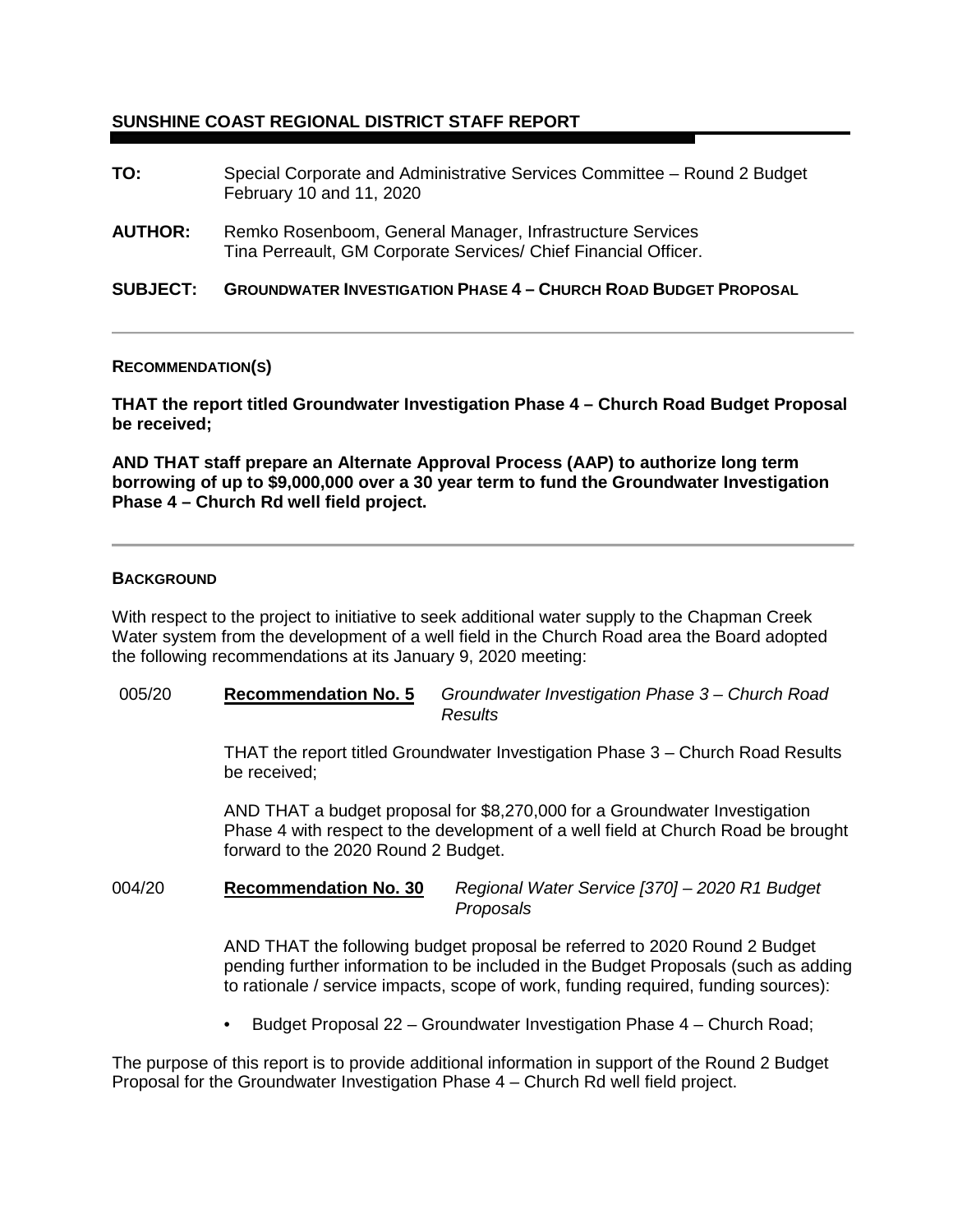## **DISCUSSION**

Local governments wishing to pursue long term debt financing may only do so with approval of the electors and subsequent adoption of a Loan Authorization Bylaw. Approval in this case can be in the form of an Alternate Approval Process (AAP) or a referendum.

Alternative funding options that do not require elector approval include short term financing for a 5 year term or a combination of short term financing and reserves.

Based on the public response to the technical results on Phase 3 of this project and subsequent Board direction, staff are hopeful that electoral approval for long term borrowing could be obtained through an AAP. An AAP is generally also considered to be a more cost effective option to seek such approval. Staff are therefore recommending to undertake an AAP to seek electoral approval for a long term loan for this project.

## *Options and analysis: loan funding*

Based on the budgeted project costs of \$8,270,000, and a contribution from reserves of \$270,000. Although there are contingencies built into the project costs, these are still estimates, therefore, staff recommend that the borrowing and subsequent Loan Authorization Bylaw allow for up to \$9,000,000 to be available for this project. This would allow for the most flexibility to see the project to completion as once public consent it received, any changes requires additional approval.

Approval for long term borrowing up to a specified amount does not commit the SCRD to undertake all of the borrowing should alternative funding sources such as grants or reserves become available.

The actual amount to be borrowed for this project will be based on the actual project costs, less any alternative funding sources approved prior to project completion (including grants), and is subject to final approval through the adoption of a Security Issuing Bylaw.

The maximum term of a local government debt is the lesser of 30 years or the reasonable life expectancy of the capital asset. Of all the major infrastructure components included in this well field development project, the well field itself will have the shortest estimated useful life of about 40 years.

The December 12, 2019 staff report stated that assuming a maximum term 30 year loan, \$8,000,000 principal and a 2.5% interest rate, the estimated annual debt servicing costs would total \$382,221. The rates with the MFA are set twice per year, once for the spring and again in the fall.

### Updated Options Based on \$9,000,000 Loan Authorization

The table below summarizes the financial implications of borrowing \$9,000,000 over three different terms; 30 years, 25 years and 20 years. The following assumptions were used in this analysis:

• 2.5% interest rate for entire borrowing term (MFA rates are reset after the first 10 years and every 5 years thereafter, the current indicative rate is listed at 2.18%);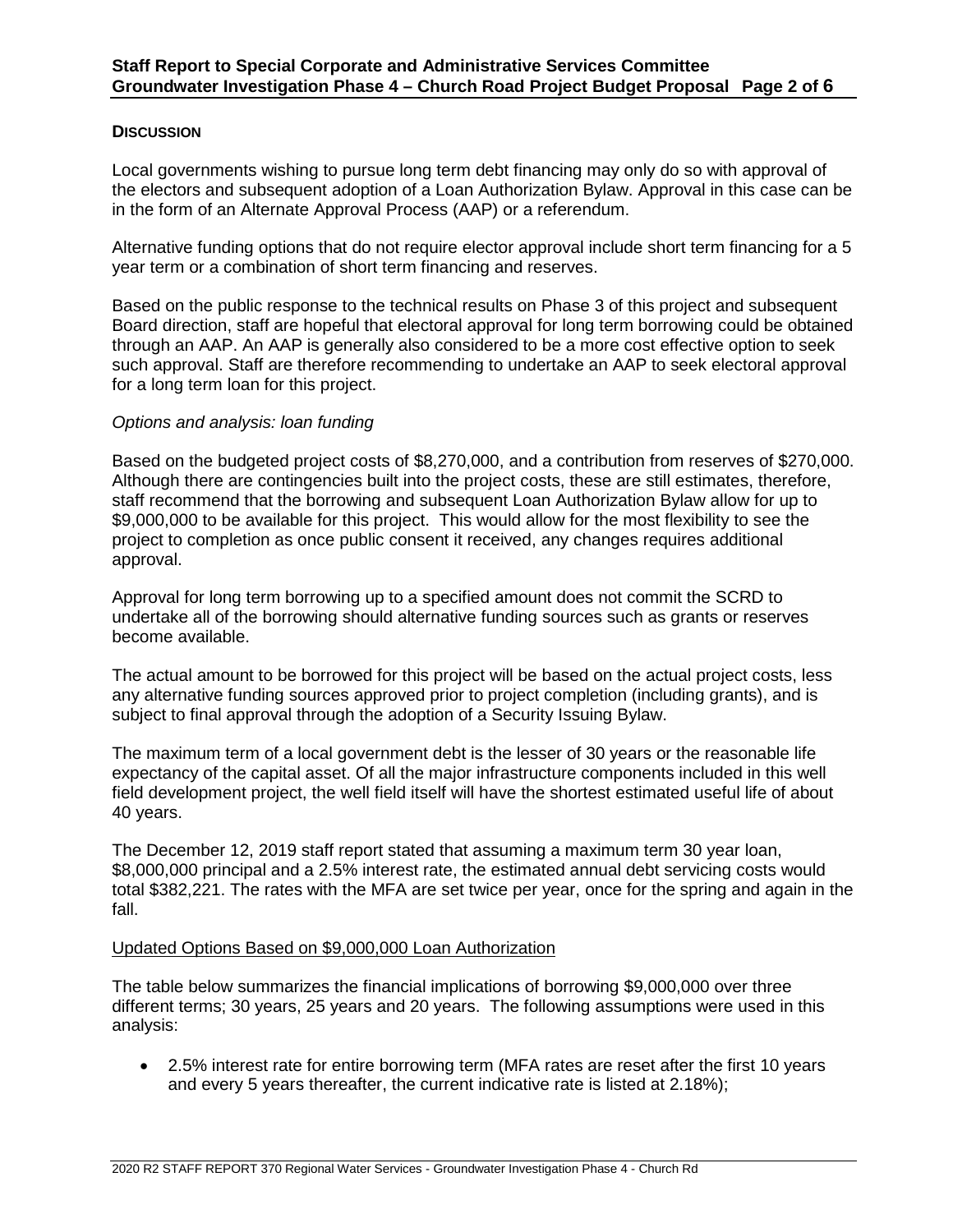- Total cost of borrowing is calculated as estimated interest payments less estimated actuarial earnings based on 2.5% actuarial rate;
- Required parcel tax rate increase is based on 2020 budgeted revenue and approved rates.
- Annual cost per parcel is based on the rate for a parcel up to 1 acre in size and does not account for future growth

|          | Term     | Annual<br><b>Debt</b><br><b>Servicing</b><br><b>Cost</b> | <b>Total Cost</b><br>οf<br><b>Borrowing</b> | <b>Required</b><br><b>Parcel Tax</b><br>Rate<br><b>Increase</b> | <b>Annual</b><br>Cost<br>(parcel up<br>to 1 acre) |
|----------|----------|----------------------------------------------------------|---------------------------------------------|-----------------------------------------------------------------|---------------------------------------------------|
| Option 1 | 30 Years | \$429,999                                                | \$3,899,963                                 | 13.5%                                                           | \$37.25                                           |
| Option 2 | 25 Years | \$488,483                                                | \$3,212,082                                 | 15.3%                                                           | \$42.32                                           |
| Option 3 | 20 Years | \$577,324                                                | \$2,546,483                                 | 18.1%                                                           | \$50.01                                           |

Longer term loans result in higher total costs of borrowing but a lower parcel tax increase and annual cost per parcel. Additional system growth will reduce the annual cost per parcel over time.

Staff recommend proceeding with an AAP based on Option 1 to authorize long term borrowing of up to \$9,000,000 over a 30 year term.

# *Option and analyses: grant funding*

As indicated in the December 12, 2019 staff report, staff did identify an opportunity to apply for a grant for this project through the Canada Infrastructure Program Green Infrastructure Environmental Quality funding stream. Staff since confirmed that this project indeed meet the eligibility criteria.

The application deadline for this grant is February 26, 2020 and it will take until spring 2021 before the SCRD would be notified that they have been awarded a grant for this project. Under this program any expenditures made prior to a potential grant award are not eligible for grant funding. Consequently, the SCRD would have to delay the start of the construction of the well field from early fall 2020 to early fall 2021. Based on this timeline the SCRD could apply for a grant of up to \$5,307,100.

## Option 1: Refrain from applying for grant (recommended)

Regardless if the SCRD applies for this grant or not, it would need to seek electoral approval for a long term loan for the entire project budget. Doing so would allow the SCRD to proceed with the construction of the well field as soon as the long term loan is secured, all required permits and the final design is completed. This is anticipated to be late summer 2020, allowing for the start of the construction early fall and the commissioning of the well field early summer 2021.

Staff are fully aware of the desire amongst many community members and organizations to address the current Water Supply Deficit in an expedited manner. Funding the development of the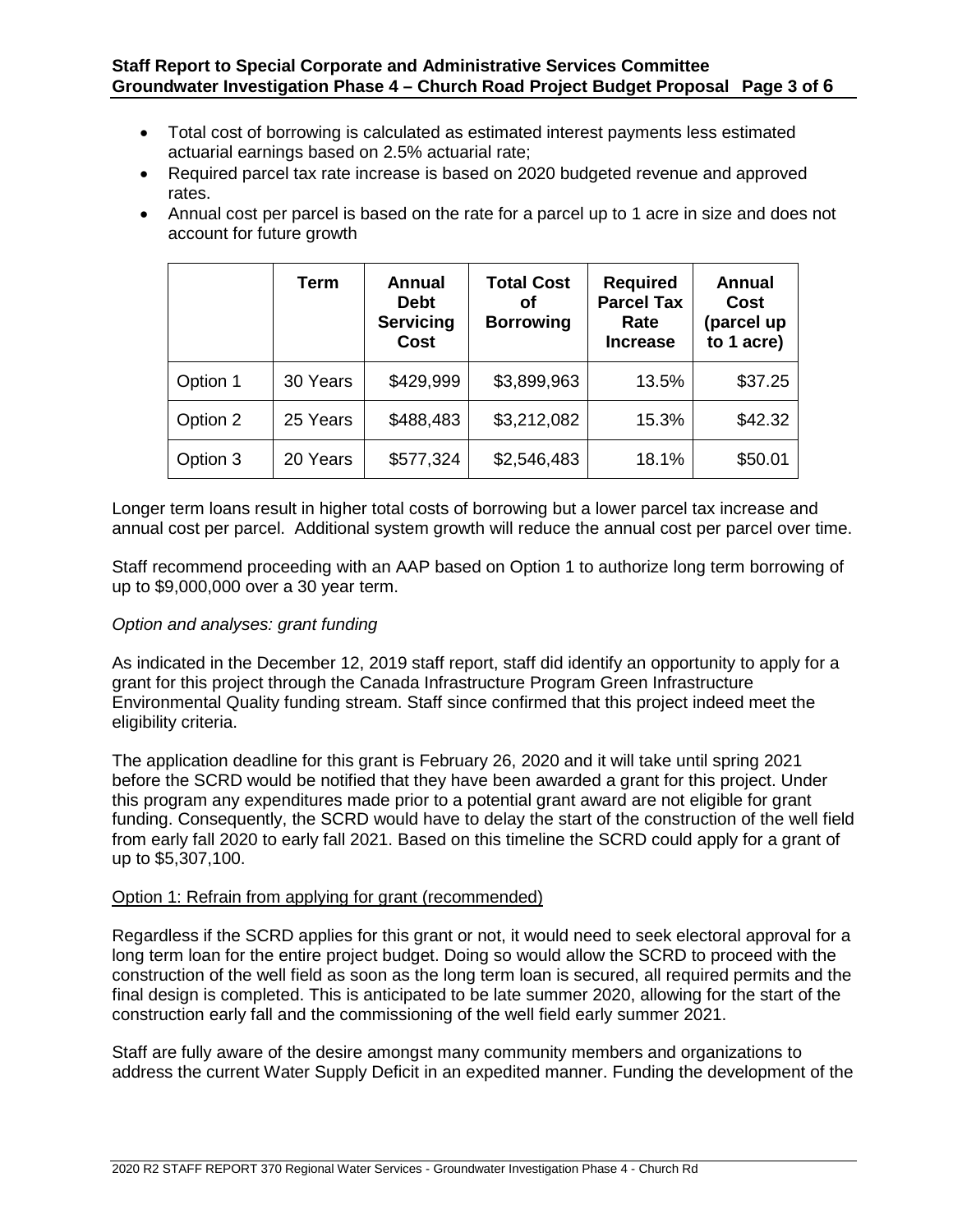Church Road well field entirely by a long term loan would be the most expedited method the SCRD could use to address this desire.

The SCRD could explore other options, outside of a grant application, to receive provincial or federal financial support for this project.

As this is a multi-year grant program it's expected that early 2021 the SCRD would be able to submit grant applications for other projects such as the development of wells on the sites that are proposed for testing in 2020, a Raw Water Reservoir or upgrades to several wastewater treatment plants. There are currently no other projects in such stage of development that they would meet the eligibility criteria for this grant program.

Staff recommend this option.

## Option 2: Applying for grant

If a grant application would be submitted, only expenditures committed to from the date of grant award would be eligible under this grant. Given that a grant award is not expected until the spring of 2021, this would delay the start of the construction of the well field and ancillary infrastructure until the fall of 2021 and commissioning of the well field to early summer 2022. Due to inflation and construction cost increases this delay could result in an overall cost increase of about 5-10%.

Besides technical and financial information the grant application requires the following to be submitted:

- A board resolution directing staff to submit the grant application;
- A Loan Authorization Bylaw that received third reading by the Board if our own funding contribution is anticipated to be funded through a loan;
- A detailed overview of all our water conservation initiatives, including a water metering program.

Any grant received would reduce the actual amount to be funded through a loan.

The SCRD could still provide a limited number of supporting documents after the application deadline of February 26, 2020, including the above mentioned Loan Authorization Bylaw, in early March 2020.

Provincial staff indicated that the detailed overview of all water conservation initiatives should include those already initiated and those scheduled for the foreseeable future. For the SCRD this would include the development of a full metering program including the installation of Phase 3 of the water meters. Provincial staff indicated that having water meters installed or scheduled in the entire water system and an associated program in place or under development is considered a best practice for all community water supply systems. They also indicated that not having these in place could negatively impact the SCRD's application review score. Staff will therefore provide a report with funding and implementation options and timelines for the Board's consideration at a Q1 or early Q2 2020 Committee meeting. This would allow for any resolutions associated with the Water Metering Program made at this meeting to be forwarded to the Province in support of the grant application.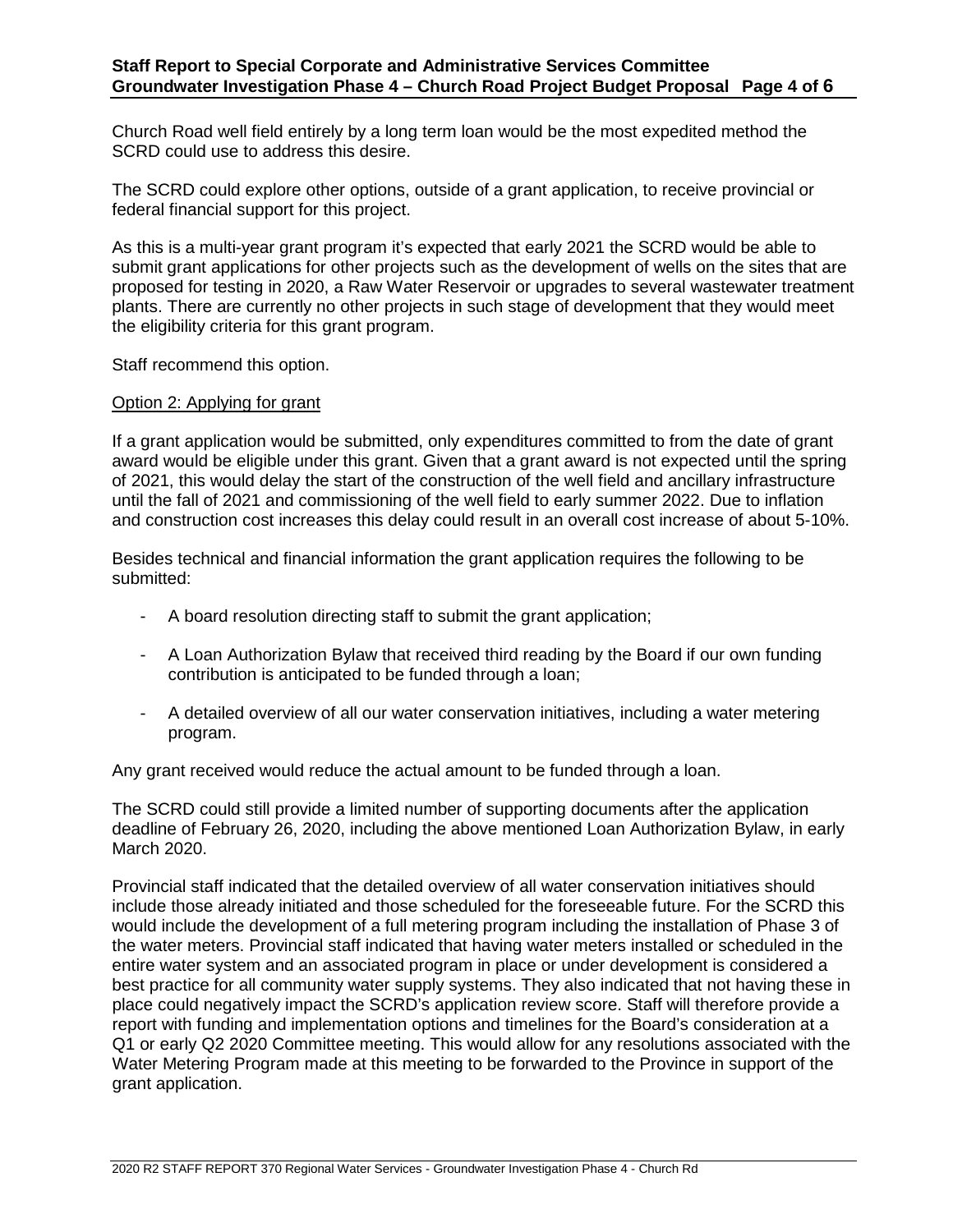Since grant programs are usually oversubscribed, there is no certainty that the SCRD would be awarded a grant for the Church Road well field project. As addressing the current water supply deficit in an expedited manner is a high priority for the community and the Board, and applying for this grant would delay the commissioning of the well field by one year, staff do not recommend this option.

## *Financial implications*

The estimated cost to conduct an AAP is estimated to be \$5,000-\$10,000 consisting mainly of staff time with ancillary expenses for advertising and materials. Financial implications associated with the proposed borrowing as articulated in the report are required as part of the AAP information package.

## *Communications Strategy*

A separate Communication Plan will be developed and implemented in support of an AAP, which will include, in addition to the required statutory advertising and general information package, dedicated communication through social media, webpage and newspapers and several public information sessions.

The information package will include a copy of the Loan Authorization Bylaw, the Notice of AAP, information on the project and a comparison of cost implications for both long term borrowing and alternative combination of short term borrowing and reserves.

### *Timeline for next steps or estimated completion date*

The Loan Authorization Bylaw would be presented for three readings at the March 12 Board meeting as this document is required in support of the grant application.

As indicated earlier, any funding through a loan would need to be confirmed early summer 2020. Staff are therefore proposing to hold the AAP late Q2 2020. Related AAP materials (calculation of eligible electors, elector response form, schedule, etc.) would be prepared while awaiting the Inspector of Municipalities' approval of the bylaw, and would be forwarded to the Board early Q2 2020.

Staff will bring forward a report with options and timelines to seek electoral approval for the metering program at a Q1 or early Q2 2020 Committee meeting.

### **STRATEGIC PLAN AND RELATED POLICIES**

The Groundwater Investigation Project is identified as a supply project in the Comprehensive Regional Water Plan.

The project also supports many aspects of the 2019-2023 Strategic Plan. It supports strategy 2.1 to plan for and ensure year round water availability now and in the future and specifically the tactic to "investigate and/or develop water supply plans/sources for North and South Pender, Langdale, Soames, Grantham's, Eastbourne, Cove Cay, Egmont and Chapman Creek water systems". Since climate change is straining the water system, the Church Road well field will contribute to the development and implementation of adaptation strategies and measure for priority risk areas.